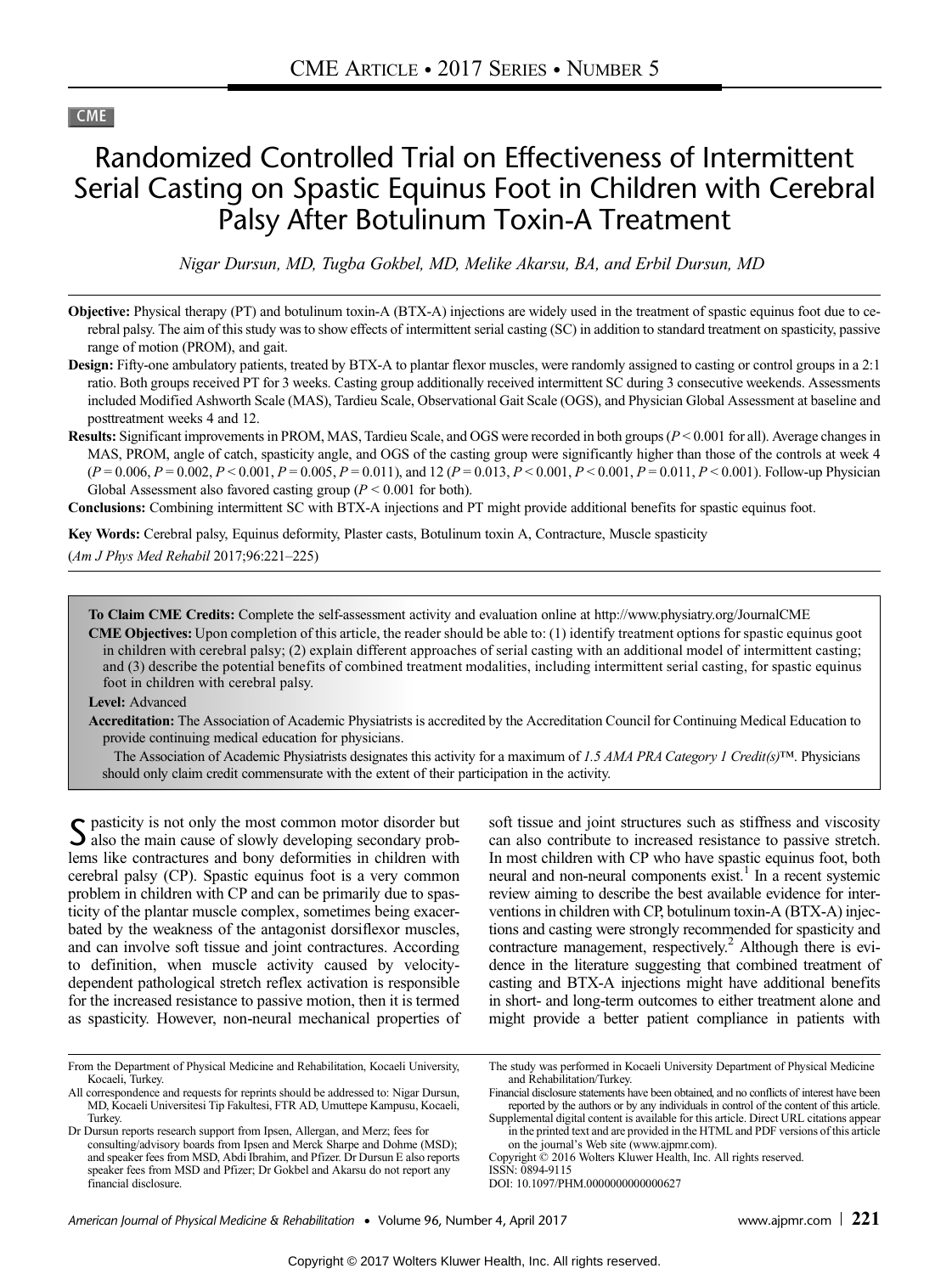$CP<sub>1</sub><sup>3–6</sup>$  the optimal strategy for this combined treatment is still not known. Newman et al.<sup>7</sup> reported less painful episodes and better spasticity measurements at 3- and 6-month follow-ups with a combined treatment of delayed casting than immediate serial casting with BTX-A injections. In their prospective randomized study to define the optimal strategy for the combined treatment of BTX-A with casting in children with CP, Desloovere et al.<sup>8</sup> reported slightly more pronounced benefits mainly in the proximal joints, better compliance to casting, and less time needed to achieve their defined treatment goal, which was dorsiflexion of 10 degrees at ankle joint in children who were casted after injections compared to those who were casted before injections.

Skin irritation or breakdown, painful episodes, cast breakdown, edema, tendonitis, weakness, and stiffness are some of the adverse effects reported after serial casting. $9-11$  Moreover, casting, especially when prolonged, might complicate activities of daily living by increasing the risk of falls or causing problems in bathing.<sup>12,13</sup> Recent evidence from literature favors early goaloriented, activity-based, intensive, and repetitive motor trainings in enriched environments to optimize neuroplasticity in children with CP.<sup>14</sup> Prolonged serial casting might also interfere with these activity-based intensive rehabilitation options.

In this clinical trial aiming to overcome the issues with patient compliance, adverse effects and combined treatment options, an intermittent serial casting model was developed. The aim of this prospective, randomized, controlled trial (RCT) was to show the effectiveness of intermittent serial casting when combined with physical therapy after BTX-A injections on spasticity, passive range of motion (PROM), and gait of children with CP.

# MATERIALS AND METHODS

This randomized controlled study was performed in a connected setting of the department of physical medicine and rehabilitation (PMR), outpatient rehabilitation center, and occupational therapy school of a university hospital. Written informed consent was taken from all the patients and their families, and the study was approved by the ethics committee of Kocaeli University School of Medicine KOU/KAEK 20/11-268.

Eighty-two patients with a diagnosis of CP were screened for the study. Inclusion criteria for the study were as follows: having a diagnosis of CP according to Rosenbaum criteria, having diplegic or hemiplegic type of involvement, having a Gross Motor Functional Classification System level of I, II, or III, being 3 to 17 years old, having a unilateral or bilateral spastic equinus foot deformity with shortening of plantar flexor muscles that did not allow the ankle with extended knee to dorsiflex more than 80 degrees (or −10 to neutral), having a Modified Ashworth Scale (MAS) score of 3 in the plantar flexor muscle complex, and being scheduled for Abobotulinumtoxin-A (Dysport) treatment to plantar flexor muscle group with a minimum of 10 U/kg or 300 U. Patients with cognitive dysfunction, presenting pain in the lower extremities, with a history of orthopedic surgery within the last 12 months, with dystonia, infection or skin breakdown, vascular disease, fracture or dislocation in the lower extremities were excluded.

Fifty-four eligible patients were randomly assigned to casting group or control group in a ratio of 2:1 (Fig. 1). A computer-assisted randomization list was created using casting twice and control once as treatment groups and 3 and 6 as block sizes. Botulinum toxin-A injections were applied under moderate to deep sedation to all patients except 2 older patients in the casting group and 1 patient in the control group. Muscle selection, doses, and dilution for each patient were individualized based on body weight (BW), severity of spasticity, clinical examination, and gait pattern. Botulinum toxin-A (Dysport, Ipsen-Gen Ilac, 112-92) was injected into target muscles under the guidance of electrical stimulation. All patients received injections to plantar flexor muscle group; 23 patients in the casting group and 10 in controls received multilevel injections. Muscles other than plantar flexors injected were medial hamstrings, adductors, and/or iliopsoas. Total dose did not exceed 40 U/kg BW or 1000 U in any patient. Both groups received a physical therapy program of 1 hour per session, 5 sessions per week (during weekdays) for 3 weeks. Physical therapy mainly consisted of stretching and strengthening exercises,



FIGURE 1. Patients' disposition.

222 [www.ajpmr.com](http://www.ajpmr.com) **2022** www.ajpmr.com **COLOGIA EXECUTE:** COLOGIA BLACK CONDUCTS Kluwer Health, Inc. All rights reserved.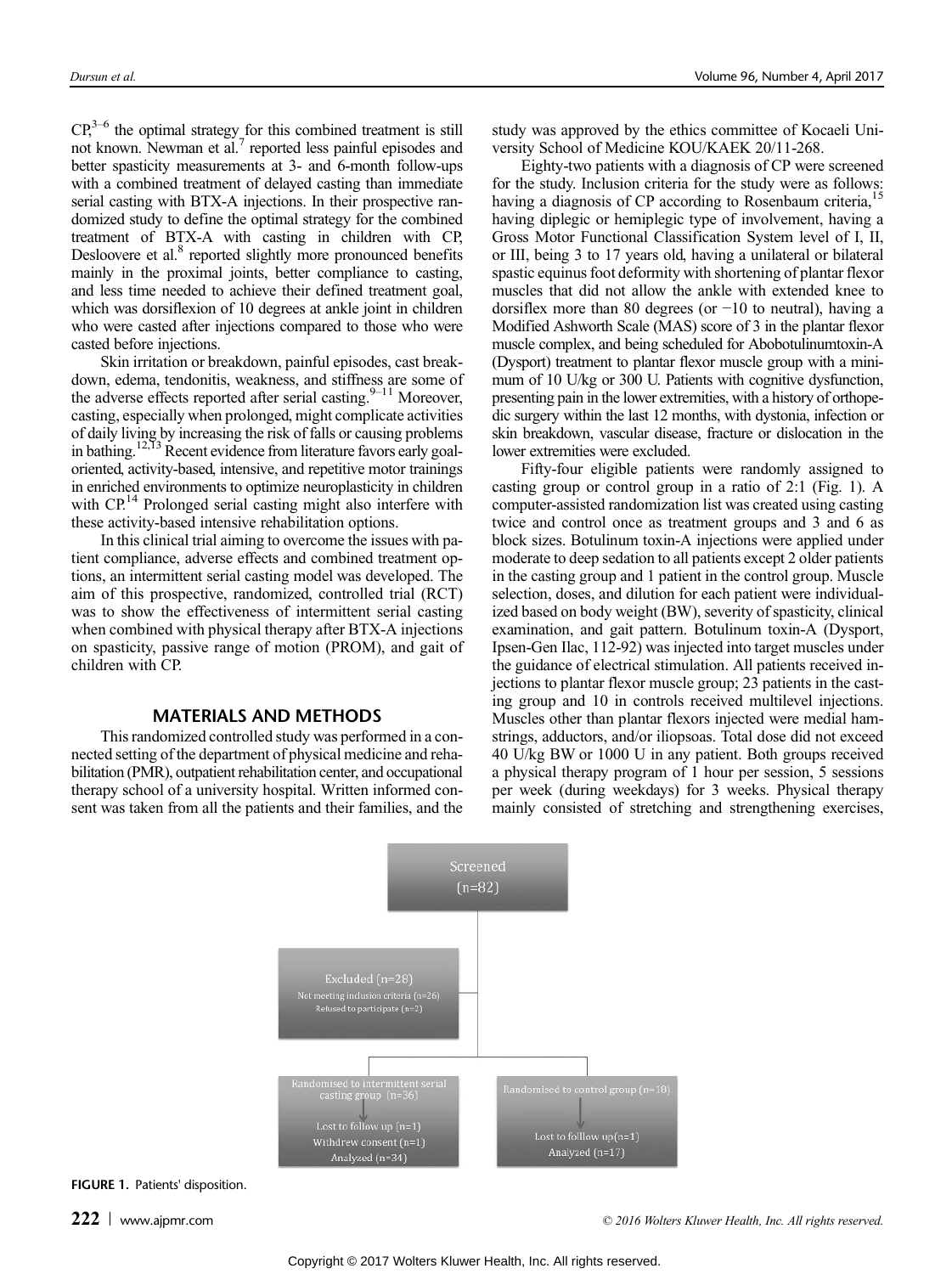| Group         | Age* (Mean $\pm$ SD) | <b>TABLE 1.</b> Defined applied parameters of the casuing and control groups<br>Sex | <b>Type of Involvement</b>                     | <b>GMFCS (I/II/III)</b>         |  |
|---------------|----------------------|-------------------------------------------------------------------------------------|------------------------------------------------|---------------------------------|--|
|               |                      |                                                                                     |                                                |                                 |  |
| Casting group | $76.9 \pm 36$        | $21 M (61.8\%) 13 F (38.2\%)$                                                       | 25 diplegic $(73.5\%)$ 9 hemiplegic $(26.5\%)$ | $6(17.6\%)/17(50\%)/11(32.4\%)$ |  |
| Control group | $75.5 \pm 37.5$      | 11 M $(64.7\%)$ 6 F $(35.3\%)$                                                      | 12 diplegic $(70.6\%)$ 5 hemiplegic $(29.4\%)$ | 5 (29.4%)/8 (47.1%)/4 (23.5%)   |  |
|               | 0.757                | 0.839                                                                               | 0.826                                          | 0.339                           |  |
| *Months.      |                      |                                                                                     |                                                |                                 |  |

| TABLE 1. Demographic parameters of the casting and control groups |  |  |  |
|-------------------------------------------------------------------|--|--|--|
|                                                                   |  |  |  |

GMFCS, Gross Motor Function Classification System; F, female; M, male.

weight bearing, balance, proprioception, and ambulation training. The casting group additionally received a series of progressive casting, first one at post–BTX-A treatment week 1, each for 72 hours, and during 3 consecutive weekends. Casting was applied by the same senior orthotist using a dual cast, which consists of a standard short leg plaster cast and a circular cast from below the knee to above the knee. The position of the ankle joint was progressively changed according to the improvement in passive dorsiflexion of the patient. With respect to study protocol during cast application, it was not allowed to exceed 100 degrees (or  $+10$  degrees from neutral) of ankle PROM; any patients with ankle PROM beyond this range should be casted at 100 degrees.

All patients were followed for 12 weeks regarding muscle tone, PROM, gait function, and adverse events. Muscle tone and spasticity were measured by  $MAS^{16}$  and Tardieu scales.<sup>17</sup> Within the Tardieu Scale, angle of arrest of the ankle joint at slow speed, angle of catch at fast speed (XV3), spasticity grade (Y), and spasticity angle (X) were recorded. Angles of arrest and catch were measured by a goniometer and angle of arrest of the ankle joint at slow speed was recorded as PROM. Patients were videotaped at each visit for the evaluation of gait function by Observational Gait Scale (OGS).<sup>18</sup> Modified Ashworth Scale, Tardieu, and OGS assessments were done by a physician who was blind to their treatment protocol. Overall response to treatment was also assessed by a 9-point scale of Physician Global Assessment (PGA) from −4 (markedly worse) to 4 (markedly improved). Assessments by MAS, Tardieu scale, OGS of the more affected side and PGA were done at baseline, week 4, and week 12.

## Statistical Analysis

Modified Ashworth Scale and PROM were primary outcome measures, whereas Tardieu, OGS, and PGA were secondary. Sample size was estimated with respect to similar superiority trials.<sup>2,4,8</sup> Demographic results were expressed as percentage or as mean  $\pm$  standard deviation. Comparison of the baseline, week 4, and week 12 within-group evaluations of spasticity measurements PROM, OGS, and PGA were performed using Friedman test. Modified Ashworth Scale scores of 0, 1, +1, 2, 3, and 4 were first converted to 0, 1, 2, 3, 4, and 5, respectively, before statistical analysis was performed. All comparisons between independent group medians were applied by the Mann-Whitney  $U$  test. All analyses used a confidence interval of 95% and a significance level of  $\leq 0.05$ .

# **RESULTS**

The study started recruiting patients in September 2014 and was completed in November 2015. Two patients in the

casting group and 1 patient in the control group discontinued their treatment, as 2 were lost to follow-up and 1 withdrew consent (Fig. 1). Demographic parameters of the remaining 51 patients are shown in Table 1. No statistically significant differences were found between the casting and control groups regarding age, sex, type of involvement, and Gross Motor Functional Classification System levels ( $P > 0.05$  for all parameters).

The spasticity measurements by MAS and Tardieu scale of casting and control groups are given in Table 2. No significant differences were noted between casting and control groups regarding baseline spasticity data ( $P > 0.05$  for all parameters). Statistically significant improvements in MAS, PROM, XV3, and X were recorded in both of the groups ( $P \le 0.001$  for all parameters of each group). A significant decrease in Y was also noted in the casting group ( $P < 0.001$ ). Post hoc analysis of this data revealed that statistical significance was reached at week 4 and sustained at week 12 for all parameters ( $P < 0.05$ ) for all).

The mean MAS and PROM of the casting group were significantly better than those of the control group both at week 4  $(P=0.006, P=0.013)$  and 12  $(P=0.015, P=0.013)$ ; XV3 and

| <b>TABLE 2.</b> Modified Ashworth Scale and Tardieu Scale results |
|-------------------------------------------------------------------|
| of casting and control groups (mean $\pm$ SD)                     |

|                | <b>Baseline</b> | Week 4          | Week 12         | P       |
|----------------|-----------------|-----------------|-----------------|---------|
| <b>MAS</b>     |                 |                 |                 |         |
| Casting group  | $4\pm 0$        | $1.8 \pm 0.8$   | $2.4 \pm 0.8$   | < 0.001 |
| Control group  | $4\pm0$         | $2.6 \pm 0.9$   | $3.1 \pm 0.9$   | < 0.001 |
| $\overline{P}$ | 1               | 0.006           | 0.013           |         |
| XV1 (PROM)     |                 |                 |                 |         |
| Casting group  | $79.8 \pm 9.2$  | $99.5 \pm 13.1$ | $93.0 \pm 11.5$ | < 0.001 |
| Control group  | $79.4 \pm 9.0$  | $89.4 \pm 13.8$ | $83.5 \pm 12.7$ | < 0.001 |
| P              | 0.752           | 0.015           | 0.013           |         |
| XV3            |                 |                 |                 |         |
| Casting group  | $51.7 \pm 10.2$ | $87.6 \pm 14.2$ | $77.8 \pm 13.8$ | < 0.001 |
| Control group  | $52.6 \pm 11.2$ | $71.1 \pm 15.1$ | $63.0 \pm 15.6$ | < 0.001 |
| P              | 0.838           | 0.677           | 0.002           |         |
| Y              |                 |                 |                 |         |
| Casting group  | $2.2 \pm 0.4$   | $2.0 \pm 0.3$   | $2.0 \pm 0.3$   | 0.001   |
| Control group  | $2.1 \pm 0.4$   | $2.0 \pm 0.000$ | $2.1 \pm 0.3$   | 0.097   |
| $\overline{P}$ | 0.634           | 0.006           | 0.419           |         |
| X              |                 |                 |                 |         |
| Casting group  | $28.1 \pm 7.1$  | $12.1 \pm 6.9$  | $15.3 \pm 7.8$  | < 0.001 |
| Control group  | $27.1 \pm 6.4$  | $17.9 \pm 6.4$  | $20.0 \pm 5.6$  | < 0.001 |
| $\overline{P}$ | 0.616           | 0.09            | 0.038           |         |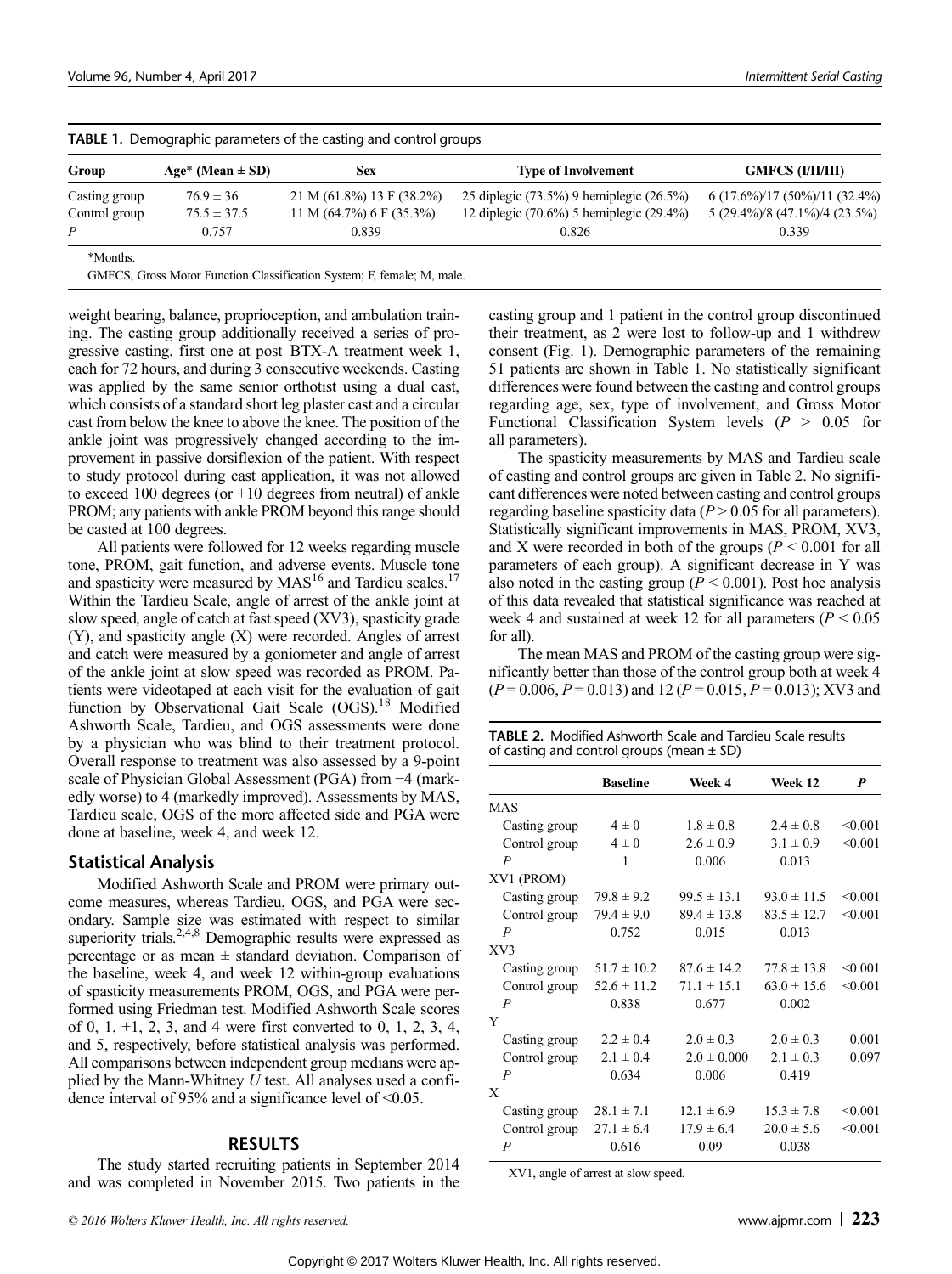X at week 12 ( $P = 0.002$ ,  $P = 0.038$ ); and Y at week 4  $(P = 0.006)$ . The average changes in MAS, PROM, XV3, and X of the casting group were significantly higher than those of the control group both at week 4 ( $P = 0.006$ ,  $P = 0.002$ ,  $P < 0.001$ ,  $P = 0.005$ ), and at week 12 ( $P = 0.013$ ,  $P < 0.001$ ,  $P < 0.001, P = 0.011$ ).

An 83.8% and 46.4% post hoc power was calculated for primary end point mean of decrease in MAS, and 82.1% and 71.8% post hoc power was calculated for primary end point mean of increase in PROM at week 4 and 12, respectively.

The mean OGS total sores and PGA results of the casting and control groups are shown in Table 3. Statistically significant improvements in OGS were recorded in both groups  $(P < 0.001$  in both groups). Although no significant differences were noted between the groups at baseline and at weeks 4 and 12 ( $P > 0.05$  for all), the average amount of change in the casting group was significantly higher than that of the control group both at weeks 4 and  $12 (P = 0.011, P < 0.001)$ . Physician Global Assessment scores of the casting group at week 4 and 12 were significantly higher than those of the control group  $(P < 0.001$  for both).

No adverse effects were recorded in the control group, whereas short leg cast breakdown occurred in one of the patients in the casting group in the first session requiring replacement with a new one. No other adverse event was reported in either of the 2 groups.

# **DISCUSSION**

The results of this prospective, randomized, controlled clinical study showed that a well-defined population of children who have spastic equinus foot due to CP might have additional benefits when BTX-A injections and physical therapy were combined with a treatment of intermittent serial casting. These intermittent serial casting periods might provide additional benefits on reduction of spasticity, improvement in PROM, and improvement in gait function of these children.

In children with CP, spasticity can alter muscle structure and hinder everyday activities such as gait. Children with CP develop mature gait later than normal children do, and there is general agreement that surgery to improve gait function should be avoided until gait has matured.<sup>19,20</sup> Early surgical interventions have a higher risk of failure and relapse. Besides, repeated muscle and tendon surgeries should be avoided to prevent weakness. To improve the overall condition, reach optimal motor functioning, and prevent the development of secondary problems like soft tissue contractures and skeletal deformities,

| <b>TABLE 3.</b> Observational Gait Scale and PGA results of casting<br>and control groups (mean $\pm$ SD) |                 |                |                |         |  |
|-----------------------------------------------------------------------------------------------------------|-----------------|----------------|----------------|---------|--|
|                                                                                                           | <b>Baseline</b> | Week 4         | Week 12        | P       |  |
| OGS                                                                                                       |                 |                |                |         |  |
| Casting group                                                                                             | $7.5 \pm 2.9$   | $11.9 \pm 2.7$ | $10.5 \pm 3.1$ | < 0.001 |  |
| Control group                                                                                             | $8.5 \pm 2.7$   | $11.5 \pm 2.8$ | $9.5 \pm 3.0$  | < 0.001 |  |
| P                                                                                                         | 0.344           | 0.481          | 0.171          |         |  |
| <b>PGA</b>                                                                                                |                 |                |                |         |  |
| Casting group                                                                                             | N/A             | $2.6 \pm 0.6$  | $2.3 \pm 0.9$  | N/A     |  |
| Control group                                                                                             | N/A             | $16 \pm 0.7$   | $1.3 \pm 0.7$  | N/A     |  |
| P                                                                                                         | N/A             | < 0.001        | < 0.001        |         |  |

an early, comprehensive, and combined treatment approach including both pharmacological and rehabilitative interventions are needed in these children. Molenaers et  $al.^{21}$  showed that repeated BTX-A treatments with an integrated approach can help to prevent the development of contractures and bony deformities and therefore may lessen the complexity of surgery and may help to delay the surgery. The general indication for BTX-A injection was the presence of dynamic contracture, in the absence of a fixed myostatic contracture. However, in many cases, both dynamic and myostatic components exist together. Accurate management in these cases requires a careful evaluation, combined intervention plan including casting and/or orthoses, and a close follow-up. Casting has been recommended as a treatment option in the management of spastic equinus in children with CP for several decades. Although most of the studies reported additional benefits with combined treatment of  $BTX-A$  and serial casting<sup>3-6</sup> for the treatment of spastic equinus foot in children with CP, there are some studies favoring serial casting only.<sup>13,22</sup> In their prospective randomized trial, Kay et al.<sup>22</sup> reported that additional use of BTX-A to a serial casting regimen led to earlier recurrence of spasticity, contracture, and equinus during gait, and suggested that serial casting alone is preferable for the treatment of fixed equinus contractures in children with CP. Arriving at a general conclusion from the current literature is limited because of varied protocol designs on type of casting (serial/inhibitive or short leg/long leg), clinical characteristics of the patients (amount of dynamic and static properties, spasticity grading), and contents of the interventions (target muscle selection, applied dosage, and injection technique for BTX-A). In this clinical trial, the intention-to-treat population was selected to have a MAS score of 3 in the plantar flexor muscle complex and limited ankle dorsiflexion range of at least −10 degrees from neutral to have a group that would need and benefit from this intervention plan according to our experience. A short leg plaster cast was combined by an above-the-knee cast to provide an efficient stretching not only to soleus but also to gastrocnemius muscle. A minimum dosage of 10 U/kg was determined for BTX-A intervention because of its dose-dependent efficacy. Botulinum toxin-A is an important treatment in children with CP because it is safe in young children and allows combined treatment. The reduction in muscle tone by this selective treatment provides an opportunity to allow and optimize the effects of other treatments including physical therapy, orthoses, or casting. Decreased muscle tone and/or reduced pain might improve the tolerance to stretching exercises, might enhance an underlying masked voluntary control of the antagonist muscles, and further provide more benefits from strengthening exercises and improve motor functioning, might allow or ease shoe wear, orthotic wear, or casting, and optimize their effectiveness by lengthening the period of orthotic wear or providing a better range for casting. Altered effectiveness of each intervention by the combined treatment approach in this clinical trial might even be more complex by the hybrid model of BTX-A injection followed by physical therapy and intermittent serial casting.

This is the first clinical study about a combined treatment approach with intermittent serial casting. Although assessments were done by a blind assessor to treatment program, blinding could be overshadowed by the presence of the patients with their casts in the clinic after application and for removal. This could be considered as a limitation and the strict inclusion